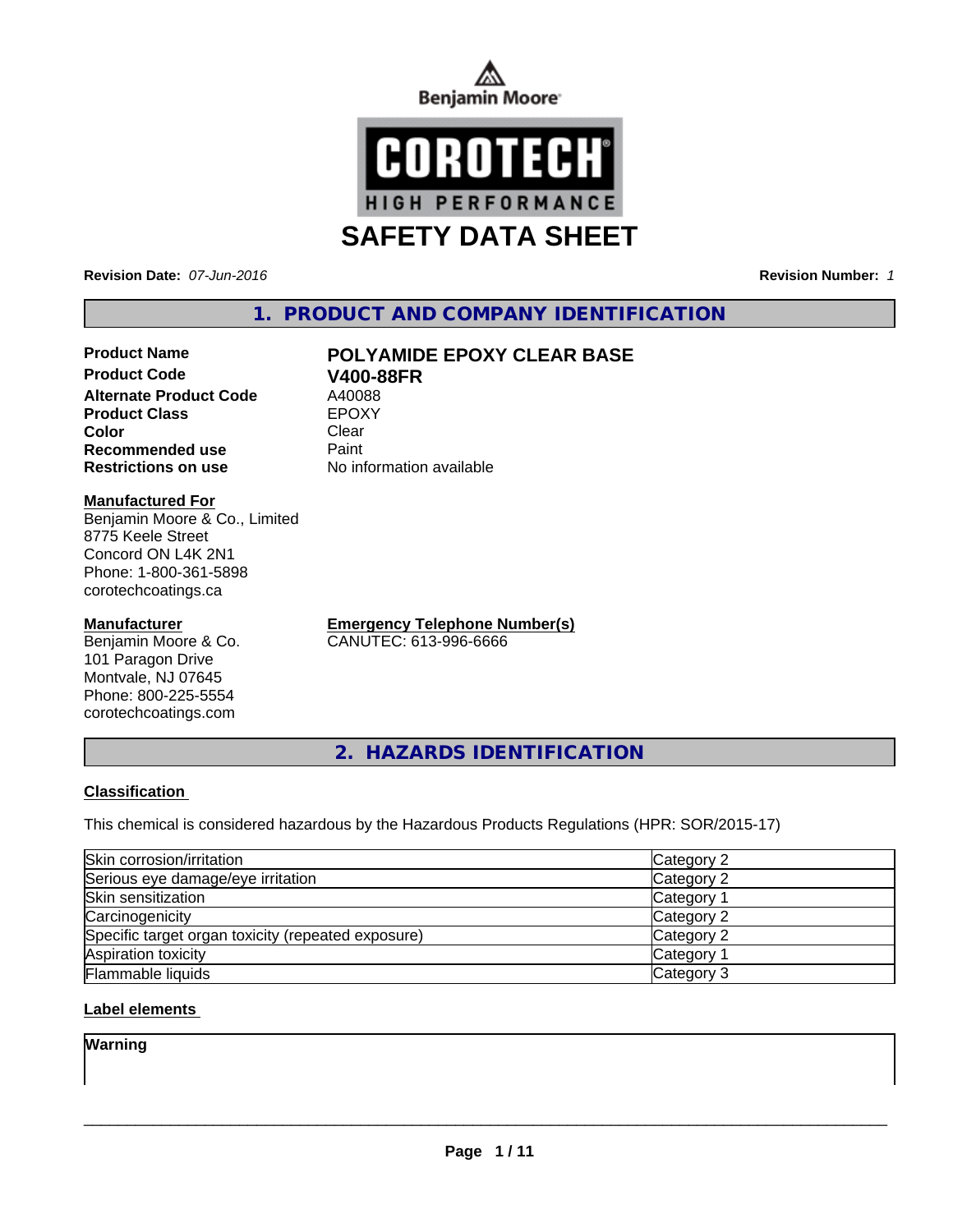#### **Hazard statements**

Causes skin irritation Causes serious eye irritation May cause an allergic skin reaction Suspected of causing cancer May cause damage to organs through prolonged or repeated exposure May be fatal if swallowed and enters airways Flammable liquid and vapor



**Appearance** liquid **Odor** solvent

#### **Precautionary Statements - Prevention**

Obtain special instructions before use

Do not handle until all safety precautions have been read and understood

Use personal protective equipment as required

Wash face, hands and any exposed skin thoroughly after handling

Contaminated work clothing should not be allowed out of the workplace

Do not breathe dust/fume/mist/vapors/spray

Keep away from heat/sparks/open flames/hot surfaces, no smoking

Keep container tightly closed

Ground/bond container and receiving equipment

Use explosion-proof electrical/ventilating/lighting/equipment

Use only non-sparking tools

Take precautionary measures against static discharge

Wear protective gloves/protective clothing/eye protection/face protection

### **Precautionary Statements - Response**

If exposed or concerned get medical attention

**Eyes**

If in eyes rinse cautiously with water for several minutes. Remove contact lenses, if present and easy to do. Continue rinsing

If eye irritation persists get medical attention

#### **Skin**

If skin irritation or rash occurs get medical attention If on skin (or hair) take off immediately all contaminated clothing. Rinse skin with water Wash contaminated clothing before reuse

# **Ingestion**

If swallowed immediately call a POISON CENTER or physician

Do NOT induce vomiting

#### **Fire**

In case of fire use CO2, dry chemical, or foam for extinction

## **Precautionary Statements - Storage**

Store locked up Store in a well-ventilated place. Keep cool

#### **Precautionary Statements - Disposal**

Dispose of contents/container to an approved waste disposal plant

**Other information**

No information available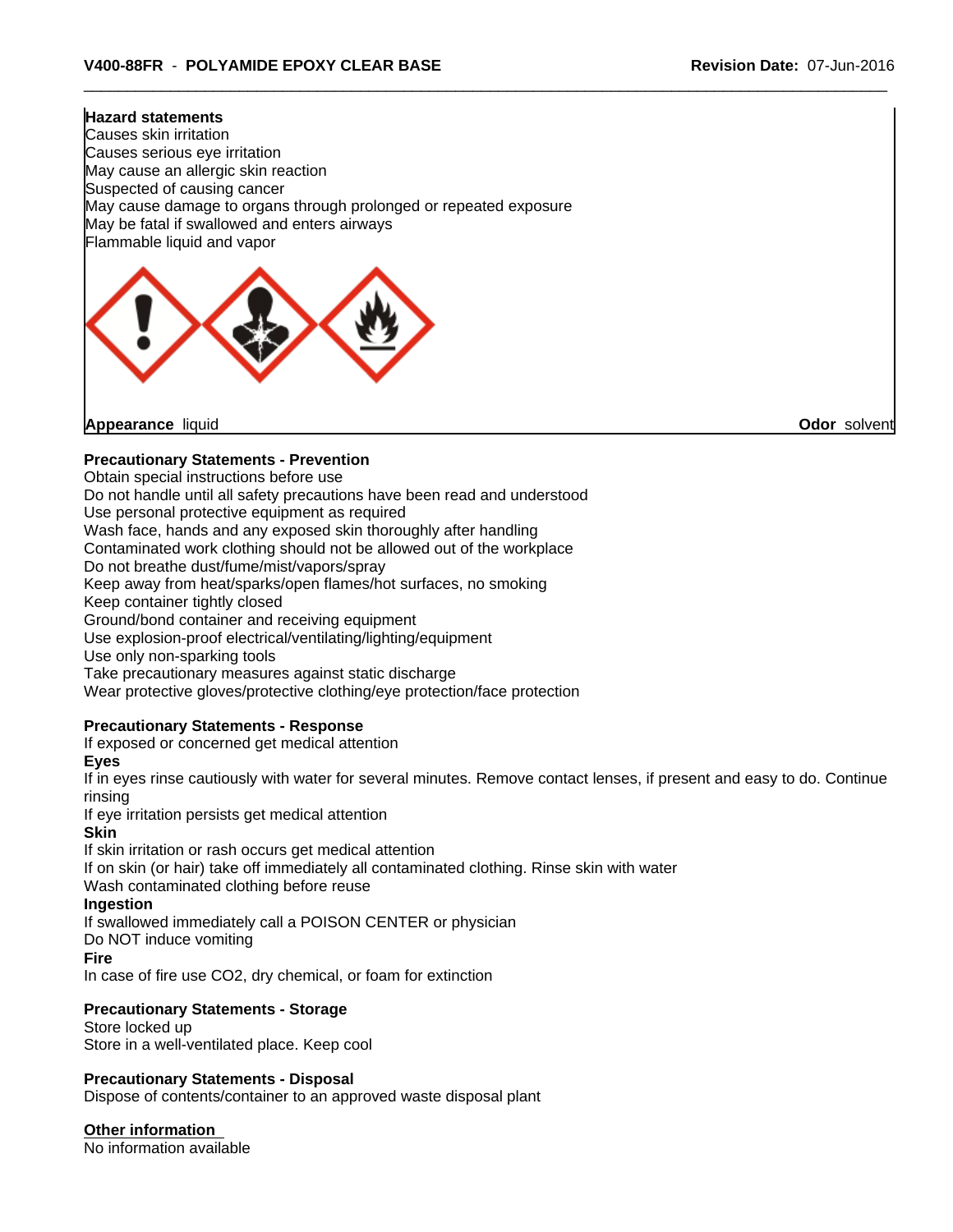#### **Other hazards**

**IMPORTANT:** Designed to be mixed with other components. Mixture will have hazards of all components. Before opening packages, read all warning labels. Follow all precautions.

**CAUTION:** All floor coatings may become slippery when wet. Where non-skid characteristics are desired, a small amount of clean sand may be added. Stir often during application.

# **3. COMPOSITION INFORMATION ON COMPONENTS**

| <b>Chemical Name</b>                       | <b>CAS-No</b>  | Weight % (max) |
|--------------------------------------------|----------------|----------------|
| Kaolin                                     | 1332-58-7      | $10 - 30%$     |
| Benzyl alcohol                             | $100 - 51 - 6$ | $7 - 13%$      |
| Xvlene                                     | 1330-20-7      | $5 - 10%$      |
| Propylene glycol monomethyl ether          | 107-98-2       | $5 - 10%$      |
| Solvent naphtha, petroleum, light aromatic | 64742-95-6     | $3 - 7%$       |
| Ethyl benzene                              | $100 - 41 - 4$ | - 5%           |
| 1,2,4-Trimethylbenzene                     | 95-63-6        | $1 - 5%$       |
| Triethylenetetramine                       | $112 - 24 - 3$ | $-5%$          |
| Titanium dioxide                           | 13463-67-7     | $0.5 - 1%$     |

|                                        | 4. FIRST AID MEASURES                                                                                                                                                                                                      |
|----------------------------------------|----------------------------------------------------------------------------------------------------------------------------------------------------------------------------------------------------------------------------|
| <b>General Advice</b>                  | If symptoms persist, call a physician. Show this safety data<br>sheet to the doctor in attendance.                                                                                                                         |
| <b>Eye Contact</b>                     | Immediately flush with plenty of water. After initial flushing,<br>remove any contact lenses and continue flushing for at<br>least 15 minutes. Keep eye wide open while rinsing. If<br>symptoms persist, call a physician. |
| <b>Skin Contact</b>                    | Wash off immediately with soap and plenty of water<br>removing all contaminated clothes and shoes. If skin<br>irritation persists, call a physician.                                                                       |
| <b>Inhalation</b>                      | Move to fresh air. If symptoms persist, call a physician.<br>If not breathing, give artificial respiration. Call a physician<br>immediately.                                                                               |
| Ingestion                              | Clean mouth with water and afterwards drink plenty of<br>water. Do not induce vomiting without medical advice.<br>Never give anything by mouth to an unconscious person.<br>Consult a physician.                           |
| <b>Protection Of First-Aiders</b>      | Use personal protective equipment.                                                                                                                                                                                         |
| <b>Most Important Symptoms/Effects</b> | No information available.                                                                                                                                                                                                  |
| <b>Notes To Physician</b>              | Treat symptomatically.                                                                                                                                                                                                     |

**5. FIRE-FIGHTING MEASURES**

| <b>Flammable Properties</b>         | Vapors may travel considerable distance to a source of<br>ignition and flash back. Vapors may cause flash fire. |
|-------------------------------------|-----------------------------------------------------------------------------------------------------------------|
| <b>Suitable Extinguishing Media</b> | Foam, dry powder or water. Use extinguishing measures<br>that are appropriate to local circumstances and the    |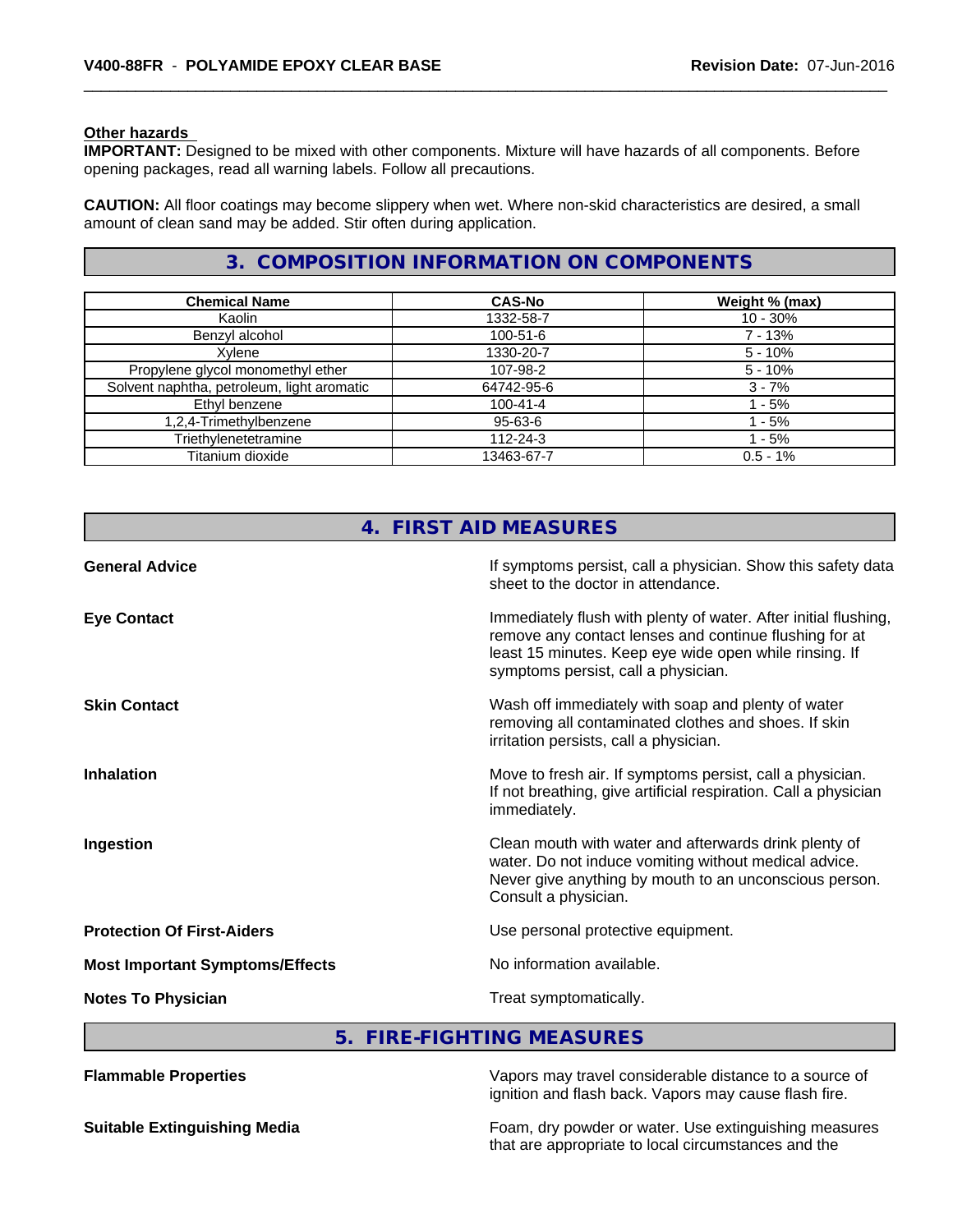|                                                                                              | surrounding environment.                                                                                                                                                                                                                                                                       |
|----------------------------------------------------------------------------------------------|------------------------------------------------------------------------------------------------------------------------------------------------------------------------------------------------------------------------------------------------------------------------------------------------|
| <b>Protective Equipment And Precautions For</b><br><b>Firefighters</b>                       | As in any fire, wear self-contained breathing apparatus<br>pressure-demand, MSHA/NIOSH (approved or equivalent)<br>and full protective gear.                                                                                                                                                   |
| <b>Hazardous Combustion Products</b>                                                         | Burning may result in carbon dioxide, carbon monoxide<br>and other combustion products of varying composition<br>which may be toxic and/or irritating.                                                                                                                                         |
| <b>Specific Hazards Arising From The Chemical</b>                                            | Flammable. Flash back possible over considerable<br>distance. Keep product and empty container away from<br>heat and sources of ignition. Closed containers may<br>rupture if exposed to fire or extreme heat. Thermal<br>decomposition can lead to release of irritating gases and<br>vapors. |
| <b>Sensitivity To Mechanical Impact</b>                                                      | No                                                                                                                                                                                                                                                                                             |
| <b>Sensitivity To Static Discharge</b>                                                       | Yes                                                                                                                                                                                                                                                                                            |
| <b>Flash Point Data</b><br>Flash Point (°F)<br>Flash Point (°C)<br><b>Flash Point Method</b> | 80<br>27<br><b>PMCC</b>                                                                                                                                                                                                                                                                        |
| <b>Flammability Limits In Air</b>                                                            |                                                                                                                                                                                                                                                                                                |
| <b>Lower Explosion Limit</b><br><b>Upper Explosion Limit</b>                                 | Not available<br>Not available                                                                                                                                                                                                                                                                 |
| Health: 2<br><b>NFPA</b><br><b>Flammability: 3</b>                                           | Instability: 0<br>Special: -                                                                                                                                                                                                                                                                   |
| <b>NFPA Legend</b><br>0 - Not Hazardous                                                      |                                                                                                                                                                                                                                                                                                |

- 1 Slightly
- 2 Moderate
- 3 High
- 4 Severe

*The ratings assigned are only suggested ratings, the contractor/employer has ultimate responsibilities for NFPA ratings where this system is used.*

*Additional information regarding the NFPA rating system is available from the National Fire Protection Agency (NFPA) at www.nfpa.org.*

# **6. ACCIDENTAL RELEASE MEASURES**

| <b>Personal Precautions</b> | Remove all sources of ignition. Take precautions to<br>prevent flashback. Ground and bond all containers and<br>handling equipment. Take precautionary measures against<br>static discharges. Ensure adequate ventilation. Avoid<br>contact with skin, eyes and clothing. Use personal<br>protective equipment.  |
|-----------------------------|------------------------------------------------------------------------------------------------------------------------------------------------------------------------------------------------------------------------------------------------------------------------------------------------------------------|
| <b>Other Information</b>    | Prevent further leakage or spillage if safe to do so. Do not<br>allow material to contaminate ground water system.<br>Prevent product from entering drains. Do not flush into<br>surface water or sanitary sewer system. Local authorities<br>should be advised if significant spillages cannot be<br>contained. |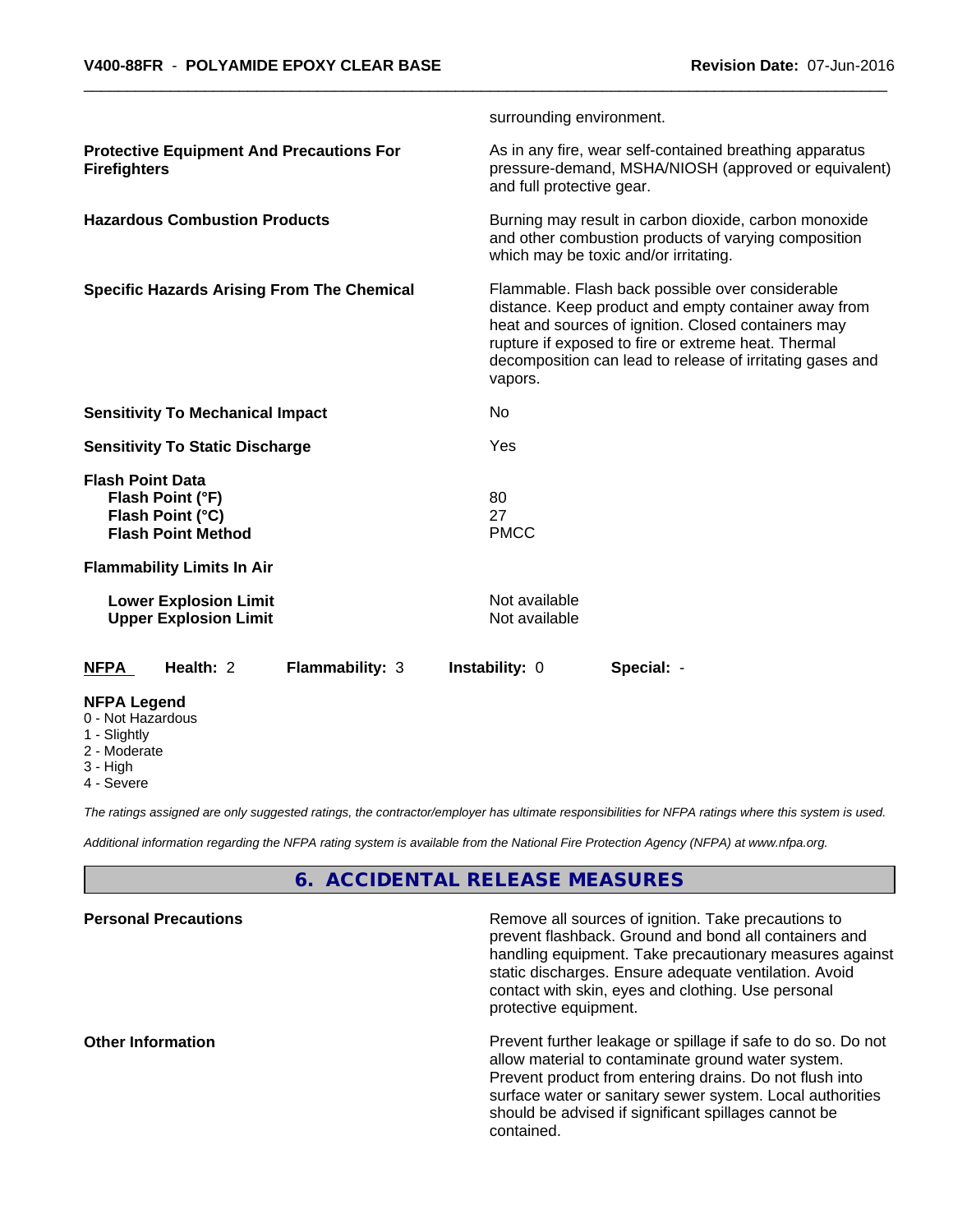**Environmental Precautions** See Section 12 for additional Ecological Information. **Methods For Clean-Up Clean-Up Example 20** Dam up. Soak up with inert absorbent material. Use a non-sparking or explosion proof means to transfer material to a sealed, appropriate container for disposal. Clean contaminated surface thoroughly. **7. HANDLING AND STORAGE Handling Handling Avoid contact with skin, eyes and clothing. Wear personal and results and clothing. Wear personal** protective equipment. Do not breathe vapors or spray mist. Use only in ventilated areas. Prevent vapor build-up by providing adequate ventilation during and after use. Take precautionary measures against static discharges. To avoid ignition of vapors by static electricity discharge, all metal parts of the equipment must be grounded. Keep away from heat, sparks and flame. Do not smoke. Extinguish all flames and pilot lights, and turn off stoves, heaters, electric motors and other sources of ignition during use and until all vapors are gone. Ignition and/or flash back may occur. **Storage Keep containers tightly closed in a dry, cool and <b>Storage Keep** containers tightly closed in a dry, cool and well-ventilated place. Keep away from heat. Keep away from open flames, hot surfaces and sources of ignition. Keep in properly labeled containers. Keep out of the reach of children.

**Incompatible Materials Incompatible with strong acids and bases and strong** oxidizing agents.

# **8. EXPOSURE CONTROLS / PERSONAL PROTECTION**

#### **Exposure Limits**

*No exposure limits have been established for this product.*

| <b>Chemical Name</b>        | <b>ACGIH</b>             | Alberta                       | <b>British Columbia</b>     | <b>Ontario</b>              | Quebec                         |
|-----------------------------|--------------------------|-------------------------------|-----------------------------|-----------------------------|--------------------------------|
| Kaolin                      | $2 \text{ mg/m}^3$ - TWA | $2 \text{ mg/m}^3$ - TWA      | $2 \text{ mg/m}^3$ - TWA    | $2 \text{ mg/m}^3$ - TWA    | 5 mg/m <sup>3</sup> - TWAEV    |
| Xylene                      | 100 ppm - TWA            | 100 ppm - TWA                 | 100 ppm - TWA               | 100 ppm - TWA               | 100 ppm - TWAEV                |
|                             | 150 ppm - STEL           | 434 mg/m $3$ - TWA            | 150 ppm - STEL              | 150 ppm - STEL              | 434 mg/m $3$ - TWAEV           |
|                             |                          | 150 ppm - STEL                |                             |                             | 150 ppm - STEV                 |
|                             |                          | 651 mg/m <sup>3</sup> - STEL  |                             |                             | $651$ mg/m <sup>3</sup> - STEV |
| Propylene glycol monomethyl | 50 ppm - TWA             | 100 ppm - TWA                 | 50 ppm - TWA                | 50 ppm - TWA                | 100 ppm - TWAEV                |
| ether                       | 100 ppm - STEL           | $369$ mg/m <sup>3</sup> - TWA | 75 ppm - STEL               | 100 ppm - STEL              | 369 mg/m <sup>3</sup> - TWAEV  |
|                             |                          | 150 ppm - STEL                |                             |                             | 150 ppm - STEV                 |
|                             |                          | 553 mg/m <sup>3</sup> - STEL  |                             |                             | 553 mg/m <sup>3</sup> - STEV   |
| Ethyl benzene               | 20 ppm - TWA             | 100 ppm - TWA                 | 20 ppm - TWA                | 20 ppm - TWA                | 100 ppm - TWAEV                |
|                             |                          | 434 mg/m $3$ - TWA            |                             |                             | 434 mg/m $3$ - TWAEV           |
|                             |                          | 125 ppm - STEL                |                             |                             | 125 ppm - STEV                 |
|                             |                          | 543 mg/m $3 -$ STEL           |                             |                             | 543 mg/m $3 -$ STEV            |
| Triethylenetetramine        | N/E                      | N/E                           | N/E                         | 0.5 ppm - TWA               | N/E                            |
|                             |                          |                               |                             | $3$ mg/m <sup>3</sup> - TWA |                                |
|                             |                          |                               |                             | Danger of cutaneous         |                                |
|                             |                          |                               |                             | absorption                  |                                |
| Titanium dioxide            | 10 mg/m $3$ - TWA        | 10 mg/m $3$ - TWA             | 10 mg/m $3$ - TWA           | 10 mg/m $3$ - TWA           | 10 mg/m $3$ - TWAEV            |
|                             |                          |                               | $3$ mg/m <sup>3</sup> - TWA |                             |                                |

#### **Legend**

ACGIH - American Conference of Governmental Industrial Hygienists

Ontario - Ontario Occupational Exposure Limits

Alberta - Alberta Occupational Exposure Limits

British Columbia - British Columbia Occupational Exposure Limits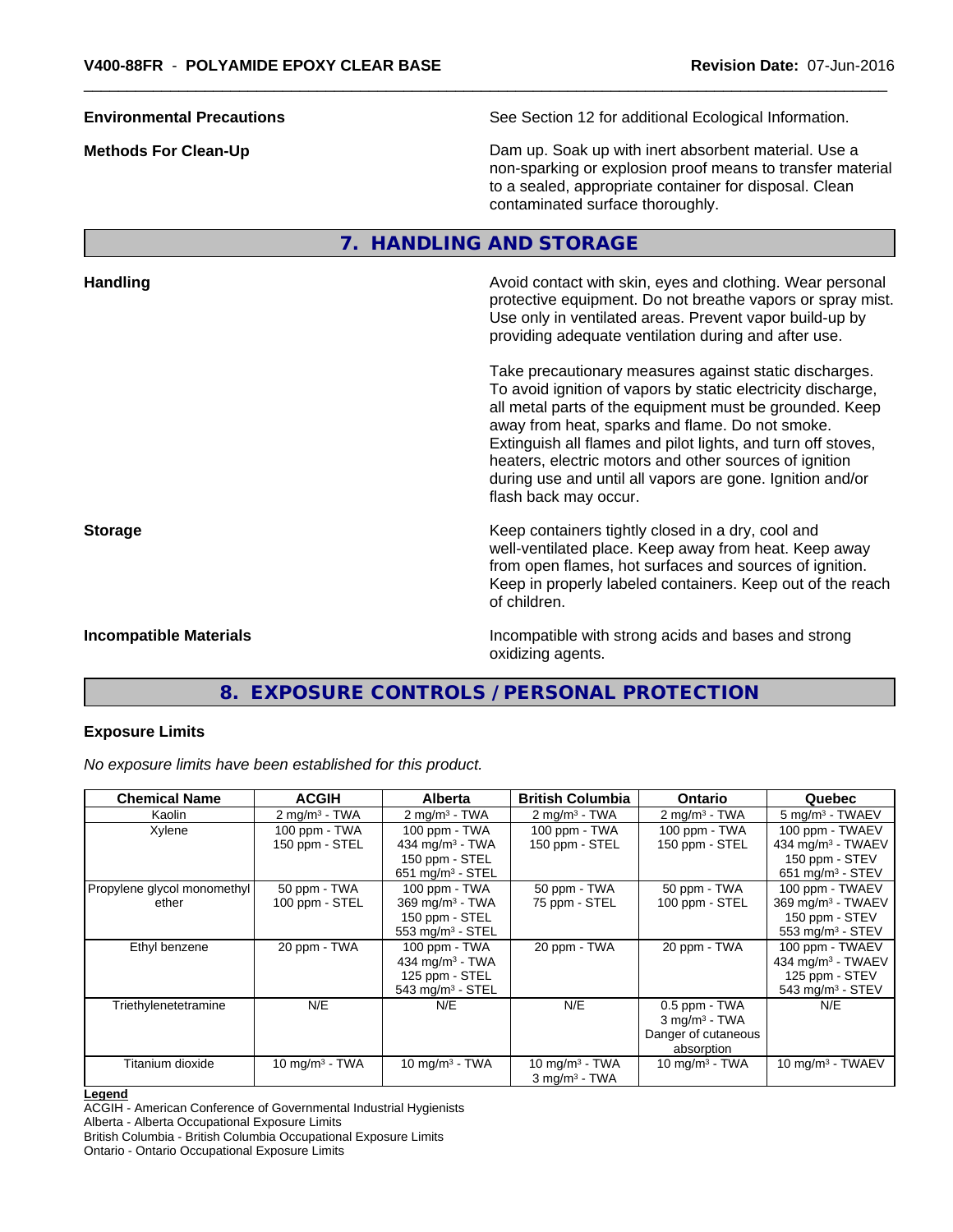Quebec - Quebec Occupational Exposure Limits N/E - Not established

**Personal Protective Equipment**

**Engineering Measures Ensure adequate ventilation, especially in confined areas.** 

**Eye/Face Protection Safety glasses with side-shields. Skin Protection Protection Protective gloves and impervious clothing. Respiratory Protection Exercise 2018** Use only with adequate ventilation. In operations where exposure limits are exceeded, use a NIOSH approved respirator that has been selected by a technically qualified person for the specific work conditions. When spraying the product or applying in confined areas, wear a NIOSH approved respirator specified for paint spray or organic vapors.

**Hygiene Measures Avoid contact with skin, eyes and clothing. Remove and Avoid contact with skin, eyes and clothing. Remove and Avoid contact with skin, eyes and clothing. Remove and** wash contaminated clothing before re-use. Wash thoroughly after handling.

# **9. PHYSICAL AND CHEMICAL PROPERTIES**

**Appearance** liquid **Odor** solvent **Odor Threshold** No information available **Density (Ibs/gal)** 9.6 - 9.9<br> **Specific Gravity** 3.15 - 1.19 **Specific Gravity pH** No information available **Viscosity (cps)** No information available in the Mondon available in the Mondon available in the Mondon available **Solubility No information available No information available Water Solubility Water Solubility No information available Evaporation Rate No information available No information available Vapor Pressure** No information available in the North American Mondo available in the North American American American American American American American American American American American American American American Ame **Vapor Density No information available No information available Wt.** % Solids 65 - 75 **Vol. % Solids** 60 - 70<br> **Wt. % Volatiles** 25 - 35 **Wt. % Volatiles Vol. % Volatiles** 30 - 40 **VOC Regulatory Limit (g/L)** < 340 **Boiling Point (°F)** 248 **Boiling Point (°C)** 120 **Freezing Point (°F)** No information available **Freezing Point (°C)** The state of the Monometer of Noinformation available **Flash Point (°F)** 80 **Flash Point (°C)** 27 **Flash Point Method** PMCC **Flammability (solid, gas)** Not applicable **Upper Explosion Limit** Not applicable **Lower Explosion Limit**<br> **Autoignition Temperature (°F)**<br> **Autoignition Temperature (°F)**<br> **Autoignition Temperature (°F) Autoignition Temperature (°F) Autoignition Temperature (°C)** No information available **Decomposition Temperature** (°F) No information available **Decomposition Temperature (°C)** No information available **Partition Coefficient (n-octanol/water)** No information available

**10. STABILITY AND REACTIVITY**

**Reactivity Not Applicable Not Applicable**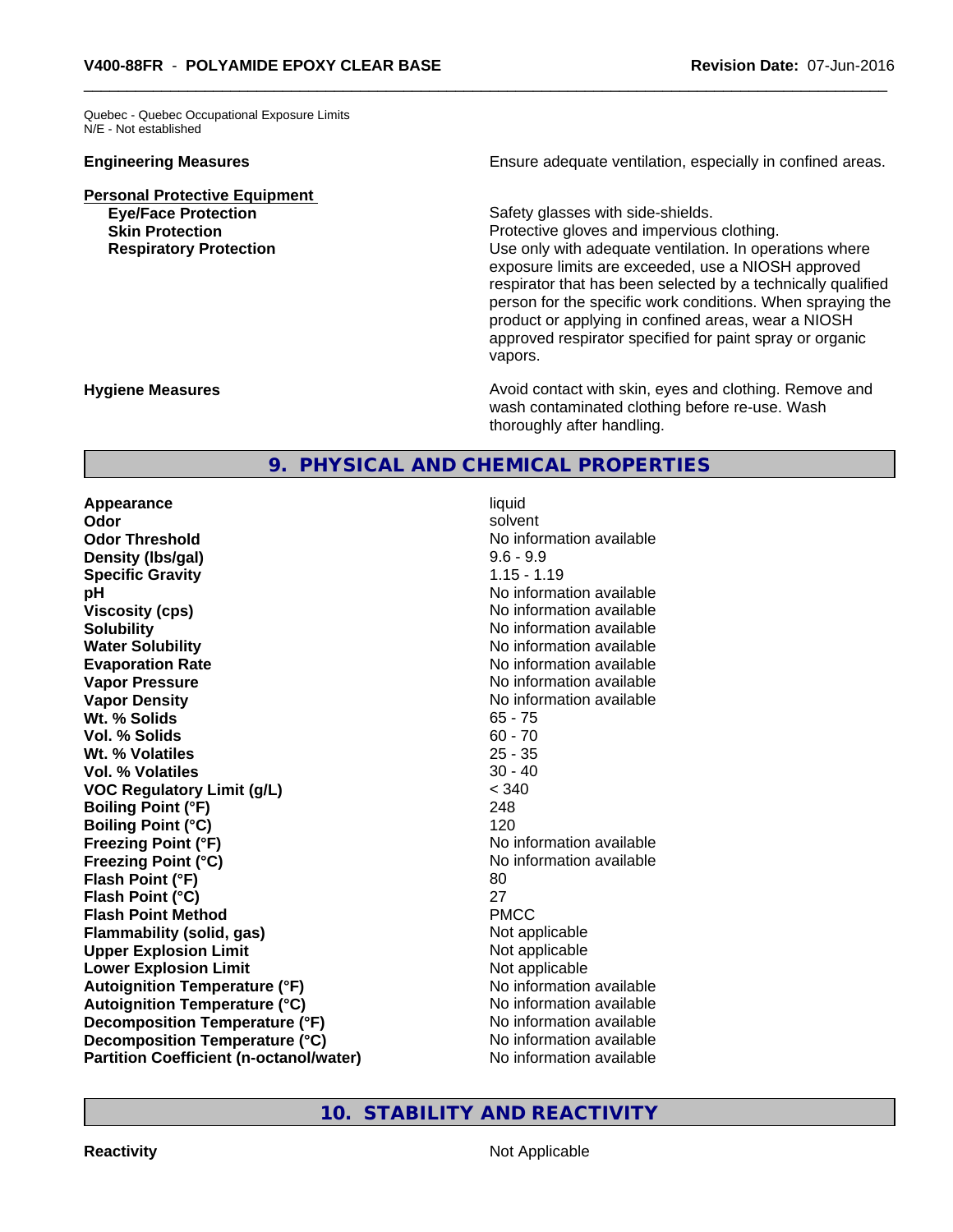exposure if inhaled. Central nervous system (CNS).

Causes damage to organs through prolonged or repeated

| <b>Chemical Stability</b>                                              | Stable under normal conditions. Hazardous polymerisation<br>does not occur.                                                                                                                                                                                      |
|------------------------------------------------------------------------|------------------------------------------------------------------------------------------------------------------------------------------------------------------------------------------------------------------------------------------------------------------|
| <b>Conditions To Avoid</b>                                             | Keep away from open flames, hot surfaces, static<br>electricity and sources of ignition. Sparks. Elevated<br>temperature.                                                                                                                                        |
| <b>Incompatible Materials</b>                                          | Incompatible with strong acids and bases and strong<br>oxidizing agents.                                                                                                                                                                                         |
| <b>Hazardous Decomposition Products</b>                                | Thermal decomposition can lead to release of irritating<br>gases and vapors.                                                                                                                                                                                     |
| <b>Possibility Of Hazardous Reactions</b>                              | None under normal conditions of use.                                                                                                                                                                                                                             |
|                                                                        | 11. TOXICOLOGICAL INFORMATION                                                                                                                                                                                                                                    |
| <b>Product Information</b><br>Information on likely routes of exposure |                                                                                                                                                                                                                                                                  |
| <b>Principal Routes of Exposure</b>                                    | Eye contact, skin contact and inhalation.                                                                                                                                                                                                                        |
| <b>Acute Toxicity</b><br><b>Product Information</b>                    | Repeated or prolonged exposure to organic solvents may<br>lead to permanent brain and nervous system damage.<br>Intentional misuse by deliberately concentrating and<br>inhaling vapors may be harmful or fatal.                                                 |
| Information on toxicological effects                                   |                                                                                                                                                                                                                                                                  |
| <b>Symptoms</b>                                                        | No information available                                                                                                                                                                                                                                         |
|                                                                        | Delayed and immediate effects as well as chronic effects from short and long-term exposure                                                                                                                                                                       |
| Eye contact                                                            | Contact with eyes may cause irritation.                                                                                                                                                                                                                          |
| <b>Skin contact</b>                                                    | May cause skin irritation and/or dermatitis. Prolonged skin<br>contact may defat the skin and produce dermatitis.                                                                                                                                                |
| <b>Inhalation</b>                                                      | Harmful by inhalation. High vapor / aerosol concentrations<br>are irritating to the eyes, nose, throat and lungs and may<br>cause headaches, dizziness, drowsiness,<br>unconsciousness, and other central nervous system<br>effects.                             |
| Ingestion                                                              | Harmful if swallowed. Ingestion may cause irritation to<br>mucous membranes. Small amounts of this product<br>aspirated into the respiratory system during ingestion or<br>vomiting may cause mild to severe pulmonary injury,<br>possibly progressing to death. |
| <b>Sensitization:</b>                                                  | No information available.                                                                                                                                                                                                                                        |
| <b>Neurological Effects</b>                                            | No information available.                                                                                                                                                                                                                                        |
| <b>Mutagenic Effects</b>                                               | No information available.                                                                                                                                                                                                                                        |
| <b>Reproductive Effects</b>                                            | No information available.                                                                                                                                                                                                                                        |
| <b>Developmental Effects</b>                                           | No information available.                                                                                                                                                                                                                                        |
| <b>Target Organ Effects</b>                                            | No information available.                                                                                                                                                                                                                                        |
| <b>STOT - single exposure</b>                                          | May cause disorder and damage to the. Respiratory                                                                                                                                                                                                                |
| <b>STOT - repeated exposure</b>                                        | system.<br>Causes damage to organs through prolonged or repeated                                                                                                                                                                                                 |
|                                                                        |                                                                                                                                                                                                                                                                  |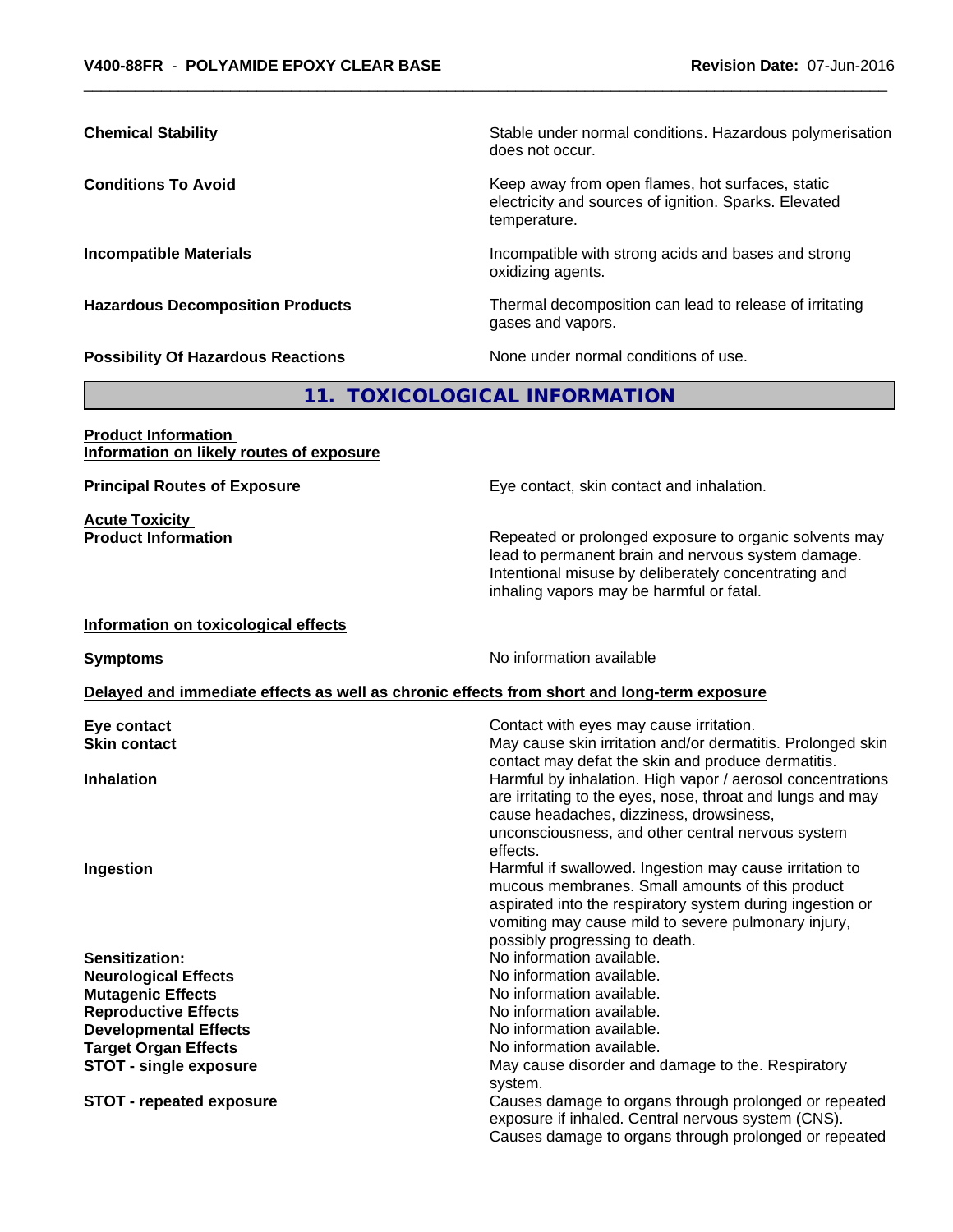exposure. **Other adverse effects** Noinformation available. Aspiration Hazard **Manufary 19 and 19 and 19 and 19 and 19 and 19 and 19 and 19 and 19 and 19 and 19 and 19 and 19 and 19 and 19 and 19 and 19 and 19 and 19 and 19 and 19 and 19 and 19 and 19 and 19 and 19 and 19 and 19 an** amounts of this product aspirated into the respiratory system during ingestion or vomiting may cause mild to severe pulmonary injury, possibly progressing to death.

#### **Numerical measures of toxicity**

**The following values are calculated based on chapter 3.1 of the GHS document**

| ATEmix (oral)                        | 5843 mg/kg |
|--------------------------------------|------------|
| <b>ATEmix (dermal)</b>               | 4760 mg/kg |
| <b>ATEmix (inhalation-dust/mist)</b> | 5.5 ma/L   |
| <b>ATEmix (inhalation-vapor)</b>     | 478.9 ma/L |

#### **Component**

Kaolin LD50 Oral: > 5000 mg/kg (Rat) Benzyl alcohol LD50 Oral: 1230-1660 mg/kg (Rat) LD50 Dermal: 2,000 mg/kg (Rabbit) LC50 Inhalation (Vapor): > 5,000 mg/m<sup>3</sup> (Rat) Xylene LD50 Oral: 4300 mg/kg (Rat) LD50 Dermal: > 1700 mg/kg (Rabbit) LC50 Inhalation (Vapor): 5000 ppm (Rat, 4 hr.) Propylene glycol monomethyl ether LD50 Oral: 6,600 mg/kg (Rat) LD50 Dermal: 13,000 mg/kg (Rabbit) LC50 Inhalation (Vapor): 10,000 ppm (Rat) Solvent naphtha, petroleum, light aromatic LD50 Oral: 8400 mg/kg (Rat) Ethyl benzene LD50 Oral: mg/kg (Rat) LD50 Dermal: > mg/kg (Rabbit) LC50 Inhalation (Vapor): mg/m<sup>3</sup> (Rat, 2 hr.) 1,2,4-Trimethylbenzene LD50 Oral: 5000 mg/kg (Rat) LC50 Inhalation (Vapor): 18000 mg/m<sup>3</sup> (Rat, 4 hr.) **Triethylenetetramine** LD50 Oral: 2500 mg/kg (Rat) LD50 Dermal: 805 mg/kg (Rabbit) Titanium dioxide LD50 Oral: > 10000 mg/kg (Rat)

### **Chronic Toxicity**

#### **Carcinogenicity**

*The information below indicateswhether each agency has listed any ingredient as a carcinogen:.*

| <b>Chemical Name</b> | <b>IARC</b>                    | <b>NTP</b> |
|----------------------|--------------------------------|------------|
|                      | 2B - Possible Human Carcinogen |            |
| Ethyl benzene        |                                |            |
|                      | 2B - Possible Human Carcinogen |            |
| Titanium dioxide     |                                |            |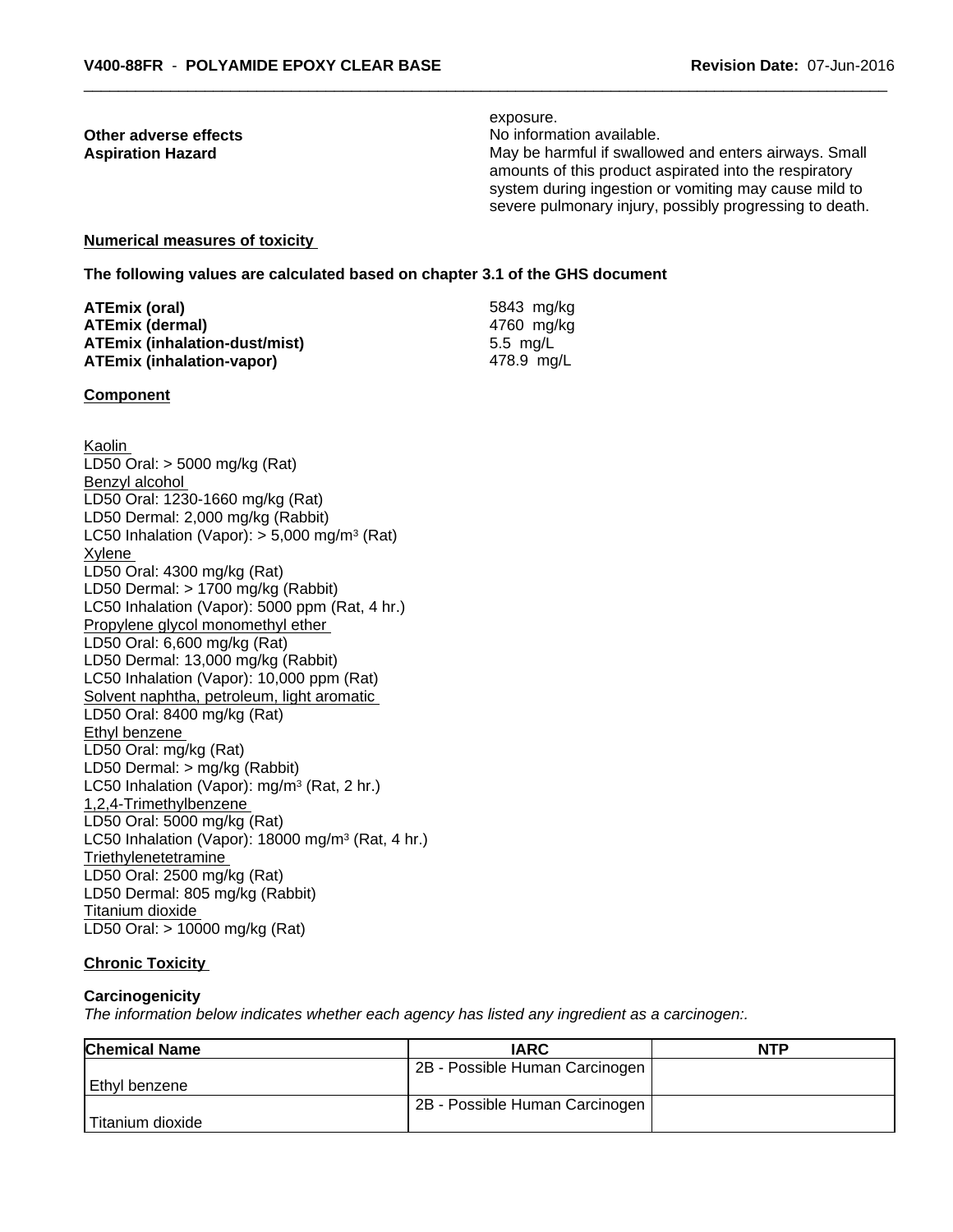Although IARC has classified titanium dioxide as possibly carcinogenic to humans (2B), their summary concludes: "No significant exposure to titanium dioxide is thought to occur during the use of products in which titanium dioxide is bound to other materials, such as paint."

#### **Legend**

IARC - International Agency for Research on Cancer NTP - National Toxicity Program OSHA - Occupational Safety & Health Administration

**12. ECOLOGICAL INFORMATION**

# **Ecotoxicity Effects**

The environmental impact of this product has not been fully investigated.

## **Product Information**

#### **Acute Toxicity to Fish**

No information available

#### **Acute Toxicity to Aquatic Invertebrates**

No information available

#### **Acute Toxicity to Aquatic Plants**

No information available

#### **Persistence / Degradability**

No information available.

#### **Bioaccumulation / Accumulation**

No information available.

#### **Mobility in Environmental Media**

No information available.

#### **Ozone**

No information available

#### **Component**

#### **Acute Toxicity to Fish**

Xylene LC50: 13.5 mg/L (Rainbow Trout - 96 hr.) Ethyl benzene LC50: 12.1 mg/L (Fathead Minnow - 96 hr.) Titanium dioxide  $LC50:$  > 1000 mg/L (Fathead Minnow - 96 hr.)

#### **Acute Toxicity to Aquatic Invertebrates**

Ethyl benzene EC50: 1.8 mg/L (Daphnia magna - 48 hr.)

#### **Acute Toxicity to Aquatic Plants**

Ethyl benzene EC50: 4.6 mg/L (Green algae (Scenedesmus subspicatus), 72 hrs.)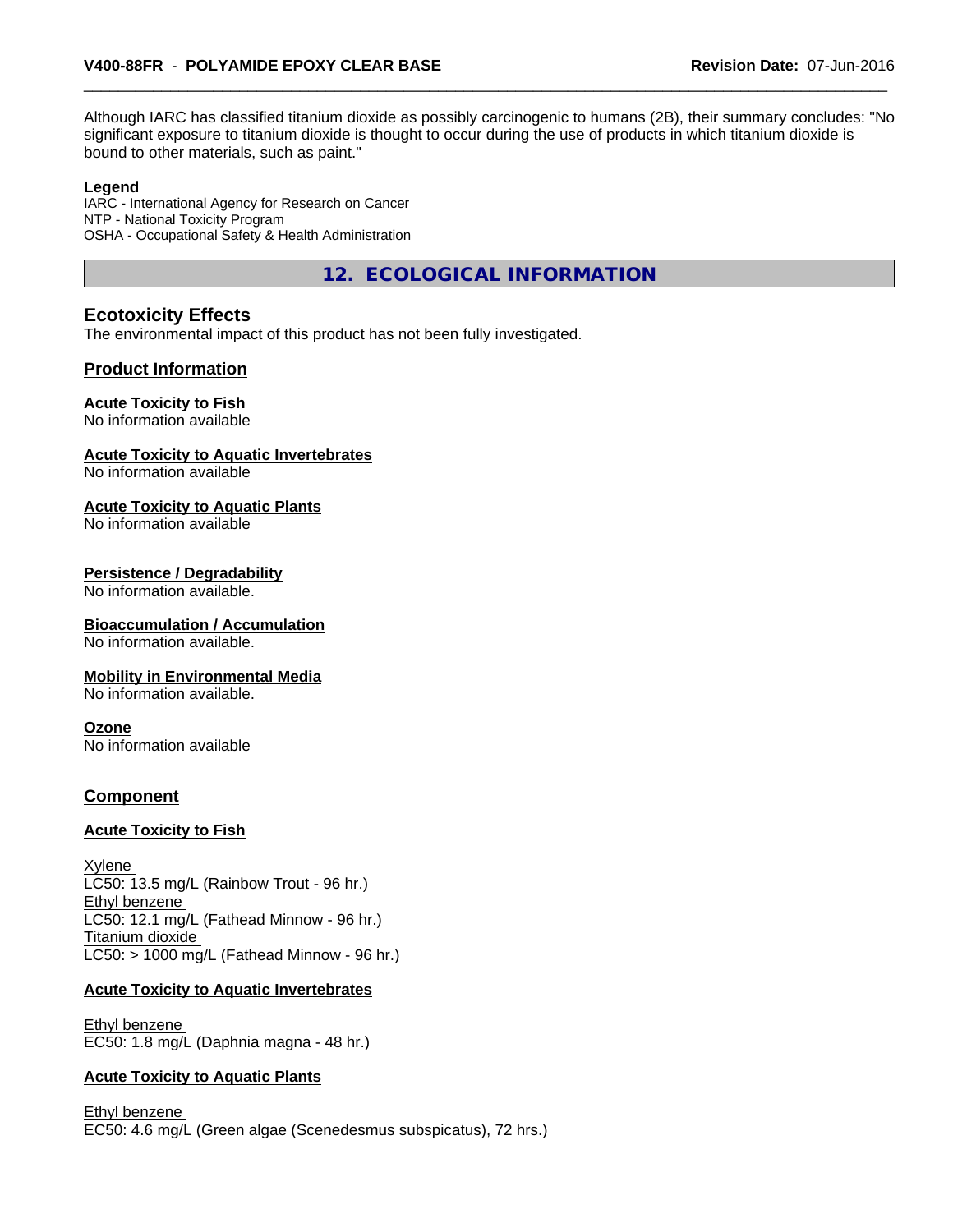# **13. DISPOSAL CONSIDERATIONS**

**Waste Disposal Method Dispose of in accordance with federal, state, provincial,** and local regulations. Local requirements may vary, consult your sanitation department or state-designated environmental protection agency for more disposal options.

**Empty Container Warning <b>Emptied** Containers may retain product residue. Follow label warnings even after container is emptied. Residual vapors may explode on ignition.

# **14. TRANSPORT INFORMATION**

**TDG Proper Shipping Name Paint Hazard Class** 3 **UN-No** UN1263 **Packing Group III Description** UN1263, Paint, 3, III **ICAO / IATA** Contact the preparer for further information. **IMDG / IMO IMO Contact the preparer for further information.** 

# **15. REGULATORY INFORMATION**

# **International Inventories**

| TSCA: United States | Yes - All components are listed or exempt. |
|---------------------|--------------------------------------------|
| DSL: Canada         | Yes - All components are listed or exempt. |

# **National Pollutant Release Inventory (NPRI)**

#### **NPRI Parts 1- 4**

This product contains the following Parts 1-4 NPRI chemicals:

| <b>Chemical Name</b>              | <b>CAS-No</b> | Weight % (max) | <b>NPRI Parts 1-4</b> |  |
|-----------------------------------|---------------|----------------|-----------------------|--|
| Benzyl alcohol                    | 100-51-6      | 7 - 13%        | Listed                |  |
| Xvlene                            | 1330-20-7     | $5 - 10%$      | Listed                |  |
| Propylene glycol monomethyl ether | 107-98-2      | $5 - 10%$      | Listed                |  |
| Ethyl benzene                     | 100-41-4      | $1 - 5%$       | Listed                |  |
| 1,2,4-Trimethylbenzene            | 95-63-6       | $1 - 5%$       | Listed                |  |
|                                   |               |                |                       |  |

#### **NPRI Part 5**

This product contains the following NPRI Part 5 Chemicals:

| <b>Chemical Name</b>              | CAS-No        | Weight % (max) | <b>NPRI Part 5</b> |  |
|-----------------------------------|---------------|----------------|--------------------|--|
| Xvlene                            | 1330-20-7     | $5 - 10%$      | ∟isted             |  |
| Solvent naphtha, petroleum, light | 64742-95-6    | 3 - 7%         | ∟isted             |  |
| aromatic                          |               |                |                    |  |
| 1,2,4-Trimethylbenzene            | $95 - 63 - 6$ | - 5%           | ∟isted             |  |